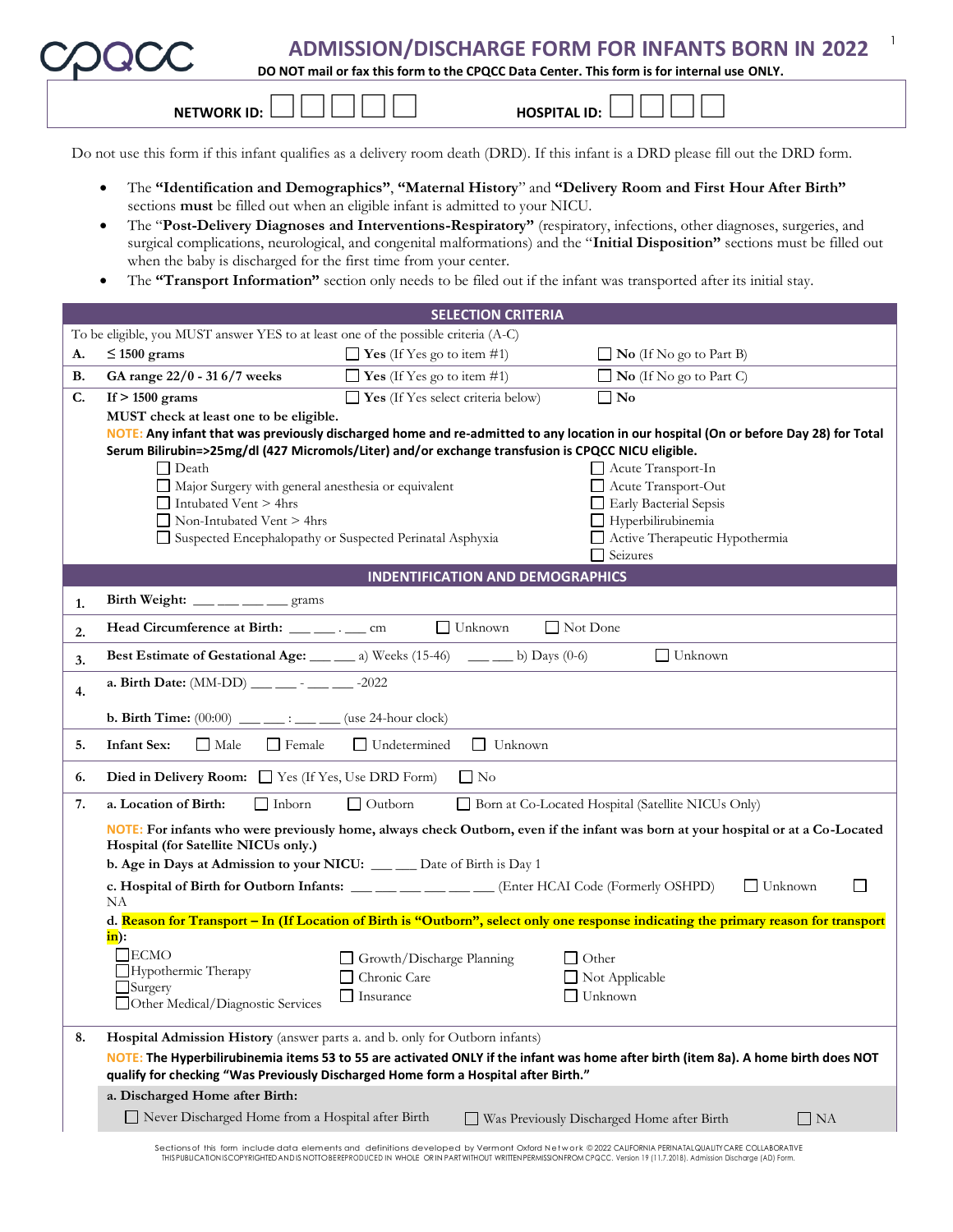| <b>ADMISSION/DISCHARGE FORM FOR INFANTS BORN IN 2022</b> |  |  |  |
|----------------------------------------------------------|--|--|--|
|                                                          |  |  |  |

**DO NOT mail or fax this form to the CPQCC Data Center. This form is for internal use ONLY.**

| <b>NETWORK ID:</b>                     | <b>HOSPITAL ID:</b>      |    |  |
|----------------------------------------|--------------------------|----|--|
| b. NICU Re-Admission Status after PDH: |                          |    |  |
| First Admission to this NICU           | Readmission to this NICU | NA |  |

|     | <b>MATERNAL HISTORY</b>                                                                                                                                                                                                                                                                                                                                      |                                                                                                                  |  |  |  |  |  |
|-----|--------------------------------------------------------------------------------------------------------------------------------------------------------------------------------------------------------------------------------------------------------------------------------------------------------------------------------------------------------------|------------------------------------------------------------------------------------------------------------------|--|--|--|--|--|
| 9.  | a. Maternal Date of Birth: (MM/DD/YY)<br>$\frac{1}{2}$ $\frac{1}{2}$ $\frac{1}{2}$ $\frac{1}{2}$ $\frac{1}{2}$ $\frac{1}{2}$ $\frac{1}{2}$ $\frac{1}{2}$ $\frac{1}{2}$ $\frac{1}{2}$ $\frac{1}{2}$ $\frac{1}{2}$ $\frac{1}{2}$ $\frac{1}{2}$ $\frac{1}{2}$ $\frac{1}{2}$ $\frac{1}{2}$ $\frac{1}{2}$ $\frac{1}{2}$ $\frac{1}{2}$ $\frac{1}{2}$ $\frac{1}{2}$ | <b>b.</b> Maternal Age: $\Box$ years<br>$\Box$ Unknown                                                           |  |  |  |  |  |
| 10. | Maternal Race/Ethnicity: (answer both parts a. and b.)                                                                                                                                                                                                                                                                                                       |                                                                                                                  |  |  |  |  |  |
|     | a. Is the Mother of Hispanic Origin?<br>$\Box$ Yes<br>$\Box$ No<br>$\Box$ Unknown                                                                                                                                                                                                                                                                            |                                                                                                                  |  |  |  |  |  |
|     | Black<br>Native Hawaiian/Pacific Islander<br><b>b. Maternal Race</b> (check only one)<br>American Indian/Alaska Native<br>Asian                                                                                                                                                                                                                              | $\Box$ White<br>$\Box$ Other<br>Unknown                                                                          |  |  |  |  |  |
| 11. | $\Box$ No<br>$\Box$ Unknown<br><b>Prenatal Care:</b><br>$\Box$ Yes                                                                                                                                                                                                                                                                                           |                                                                                                                  |  |  |  |  |  |
| 12. | $\Box$ No<br><b>Group B Strep Positive:</b><br>$\Box$ Yes<br>$\Box$ Not Done<br>$\Box$ Unknown                                                                                                                                                                                                                                                               |                                                                                                                  |  |  |  |  |  |
| 13. | a. Is there documentation that Antenatal Steroids therapy was<br>$\Box$ Yes<br>initiated before delivery?                                                                                                                                                                                                                                                    | $\Box$ No<br>$\Box$ Unknown                                                                                      |  |  |  |  |  |
|     | b. Is there documentation in the medical record of reason for NOT<br>$\Gamma$ Yes<br>initiating antenatal steroid therapy before delivery? (This item is<br>only applicable and optional for inborn infants who are <34 weeks GA)                                                                                                                            | $\Box$ No<br>$\Box$ Unknown                                                                                      |  |  |  |  |  |
|     | c. If Yes, what was the documented reason for<br>  Chorioamnionitis<br>NOT administrating antenatal steroids?<br>Other active infection<br>(This item is only applicable and optional for<br>Immediate delivery<br>inborn infants who are <34 weeks GA)<br>Fetus has anomalies incompatible with life                                                        | History of adverse reaction to<br>corticosteroids<br>□ Comfort Care<br>$\Box$ Other<br>$\Box$ Unknown            |  |  |  |  |  |
| 14. | $\Box$ No<br>$\Box$ Yes<br>Unknown<br>Spontaneous Labor                                                                                                                                                                                                                                                                                                      |                                                                                                                  |  |  |  |  |  |
| 15. | $\Box$ No<br>$\Box$ Unknown<br>$\Box$ Yes<br>a. Multiple Gestation                                                                                                                                                                                                                                                                                           |                                                                                                                  |  |  |  |  |  |
|     | b. If Yes, to multiple gestation enter number of infants delivered including stillborn ______                                                                                                                                                                                                                                                                | $\Box$ NA<br>$\Box$ Unknown                                                                                      |  |  |  |  |  |
|     | c. Birth Order: _____<br>$\Box$ Unknown<br>$\Box$ NA                                                                                                                                                                                                                                                                                                         |                                                                                                                  |  |  |  |  |  |
| 16. | Spontaneous Vaginal<br>Delivery Mode (check only one)<br>Operative Vaginal                                                                                                                                                                                                                                                                                   | $\Box$ Cesarean<br>$\Box$ Unknown                                                                                |  |  |  |  |  |
| 17. | Antenatal Conditions (select ALL conditions occurring in this pregnancy)                                                                                                                                                                                                                                                                                     |                                                                                                                  |  |  |  |  |  |
|     | $\Box$ None<br>$\Box$ Other Infection<br>$\Box$ Hypertension<br>$\Box$ Diabetes<br>a. Maternal Antenatal Conditions<br>$\Box$ Chorioamnionitis<br>Prev. Cesarean                                                                                                                                                                                             | Antenatal Magnesium Sulfate<br>□ Other (describe): _____<br>$\Box$ Unknown                                       |  |  |  |  |  |
|     | $\Box$ None<br>Non-Reassuring Fetal Status<br>b. Fetal Antenatal Conditions<br>$\Box$ IUGR<br>$\Box$ Anomaly                                                                                                                                                                                                                                                 | Other Fetal (describe):<br>$\Box$ Unknown                                                                        |  |  |  |  |  |
|     | $\Box$ None<br>$\Box$ Preterm (<37 wks) Labor<br>c. Obstetrical Conditions<br>Preterm (<37 wks) Premature ROM before onset of labor<br>$\Box$ Term Premature ROM ( $\geq$ 37 wks) before onset of labor, not<br>premature gestation)                                                                                                                         | Prolonged ROM (>18hrs)<br>Malpresentation/Breech<br>Bleeding/Abruption/Previa<br>□ Other Obstetrical (describe): |  |  |  |  |  |
| 18. | Indications for Cesarean Section (select at least one)                                                                                                                                                                                                                                                                                                       |                                                                                                                  |  |  |  |  |  |
|     | $\Box$ Not Applicable (No C/S)<br>Multiple Gestation                                                                                                                                                                                                                                                                                                         | $\Box$ Hypertension                                                                                              |  |  |  |  |  |
|     | $\Box$ Elective<br>Placental Problems<br>Malpresentation/Breech<br>Non-Reassuring Fetal Status<br>□ Dystocia/Failed to Progress                                                                                                                                                                                                                              | $\Box$ Unknown                                                                                                   |  |  |  |  |  |
|     |                                                                                                                                                                                                                                                                                                                                                              |                                                                                                                  |  |  |  |  |  |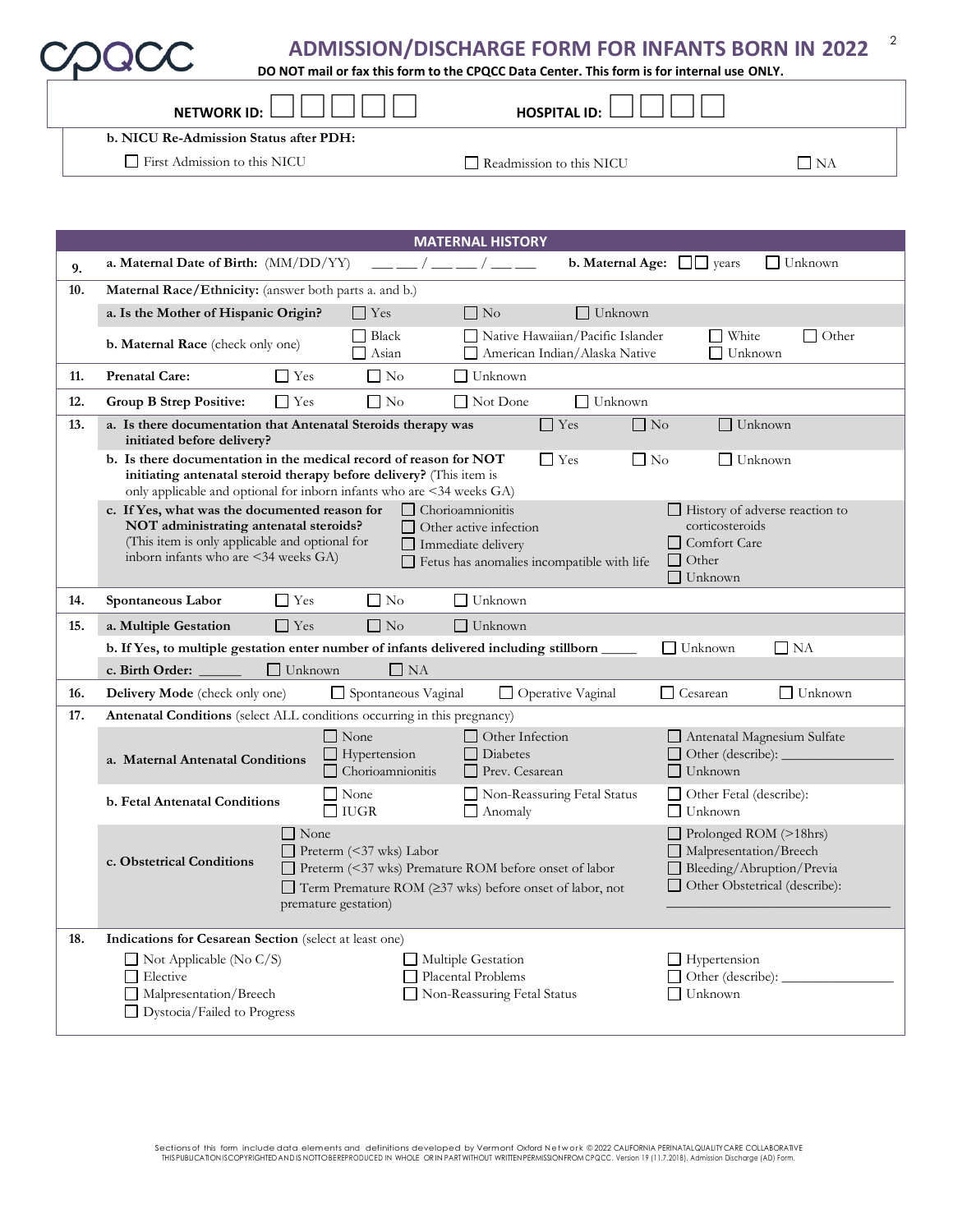|     | 3<br><b>ADMISSION/DISCHARGE FORM FOR INFANTS BORN IN 2022</b><br>DO NOT mail or fax this form to the CPQCC Data Center. This form is for internal use ONLY.                        |
|-----|------------------------------------------------------------------------------------------------------------------------------------------------------------------------------------|
|     | <b>HOSPITAL ID:</b><br><b>NETWORK ID:</b>                                                                                                                                          |
|     |                                                                                                                                                                                    |
|     | DELIVERY ROOM AND FIRST HOUR AFTER BIRTH                                                                                                                                           |
| 19. | <b>Delayed Cord Clamping</b>                                                                                                                                                       |
|     | NOTE: For outborn babies it is acceptable that these variables are 'unknown', if this information is unavailable)                                                                  |
|     | $\Box$ No<br>a. Was delayed umbilical cord clamping performed?<br>$\Box$ Yes<br>$\Box$ Unknown                                                                                     |
|     | $\Box$ 30-60 secs<br>$\Box$ 61-120 secs<br>$\Box$ >120 secs $\Box$ NA<br>b. How long was umbilical cord clamping delayed?<br>$\Box$ Unknown                                        |
|     | □ Maternal Bleeding □ Neonatal Causes □ Other (specify)<br>c. If DCC was not done, reason why (optional)?                                                                          |
|     | $\Box$ Yes<br>$\Box$ No<br>$\Box$ Unknown<br>d. Was umbilical cord milking performed?                                                                                              |
|     | $\Box$ Yes<br>$\Box$ No<br>$\Box$ Unknown<br>e. Did breathing begin before umbilical cord clamping?                                                                                |
| 20. | $\Box$ Unknown<br>Unknown<br>$\Box$ Unknown<br><b>Apgar Scores:</b>                                                                                                                |
|     | $10$ min<br>1 <sub>min</sub><br>5min<br>$\Box$ Not Done<br>Not Done                                                                                                                |
|     | $\Box$ Not Done                                                                                                                                                                    |
| 21. | Perinatal Asphyxia                                                                                                                                                                 |
|     | NOTE: that items 21a - 21e apply only to infants >1,500 grams AND items 21b - 21e apply if infant meets at least one of the following<br>criteria:                                 |
|     | 1. Admitted with suspected encephalopathy or suspected perinatal asphyxia [Yes to item 21a]                                                                                        |
|     | 2. 5-min Apgar ≤ 3 or 10-min Apgar ≤ 4 [item 20]                                                                                                                                   |
|     | 3. Received active hypothermia [Selective or Whole Body to item 24d]                                                                                                               |
|     | 4. Diagnosis with HIE [Mild/Moderate or Severe to item 51]                                                                                                                         |
|     | $\Box$ Yes<br>a. Suspected Encephalopathy of Suspected Perinatal Asphyxia Low 5-min and/or 10-min<br>Unknown<br>NA<br><b>Apgar Score?</b><br>$\Box$ No                             |
|     | $\Box$ Yes<br>Unknown<br>b. In there an umbilical cord blood gas or a baby blood gas in the first hour of life<br>$\Box$ NA<br>$\Box$ No<br>available?                             |
|     | Cord Umbilical Arterial (UA)<br>Venous Baby Gas<br>$\vert$ Unknown<br>c. Source of blood gas:<br>Cord Umbilical Venus (UV)<br>Capillary Baby Gas<br>$\Box$ NA<br>Arterial Baby Gas |
|     | $\Box$ Unknown<br>$\Box$ NA<br>d. pH within one hour of life:                                                                                                                      |
|     | $\Box$ Unknown<br>Too Low to Register<br>$\Box$ NA<br>e. Base deficit:                                                                                                             |
| 22. | <b>Delivery Room Resuscitation</b>                                                                                                                                                 |
|     | $\Box$ No<br>$\Box$ No<br>a. Supplemental Oxygen:<br>$\Box$ Yes<br>$\Box$ Unknown<br>e. Epinephrine:<br>$\Box$ Yes<br>$\Box$ Unknown                                               |
|     | $\Box$ No<br>f. Cardiac Compressions:<br>$\Box$ No<br>b. Nasal CPAP:<br>$\Box$ Yes<br>Unknown<br>$\Box$ Yes<br>$\Box$ Unknown<br>ΙI                                                |
|     | $\Box$ No<br>g. Noninvasive Ventilation<br>$\Box$ Yes<br>Unknown<br>$\Box$ Yes<br>$\Box$ No<br>$\Box$ Unknown<br>c. PPV via Bag/Mask:<br>$\mathsf{L}$                              |
|     | d. ETT Ventilation<br>$\Box$ No<br>$\Box$ Unknown<br>h. Laryngeal Mask Airway (LMA)<br>$\Box$ No<br>$\Box$ Unknown                                                                 |
| 23. | $\Box$ Yes<br>$\Box$ Yes<br><b>Surfactant Treatment</b>                                                                                                                            |
|     |                                                                                                                                                                                    |
|     | $\Box$ Yes<br>$\Box$ No<br>$\Box$ Unknown<br>a. Was Surfactant given in the Delivery Room?                                                                                         |
|     | $\Box$ Yes<br>$\Box$ No<br>Unknown<br>b. Was Surfactant given at any time?                                                                                                         |
|     | mins<br>$\Box$ Unknown<br>$\Box$ NA<br>hours<br>c. Enter age at first dose:<br>or Date/time of First Surfactant Dose (MM-DD-YYYY HH:MM)                                            |
|     |                                                                                                                                                                                    |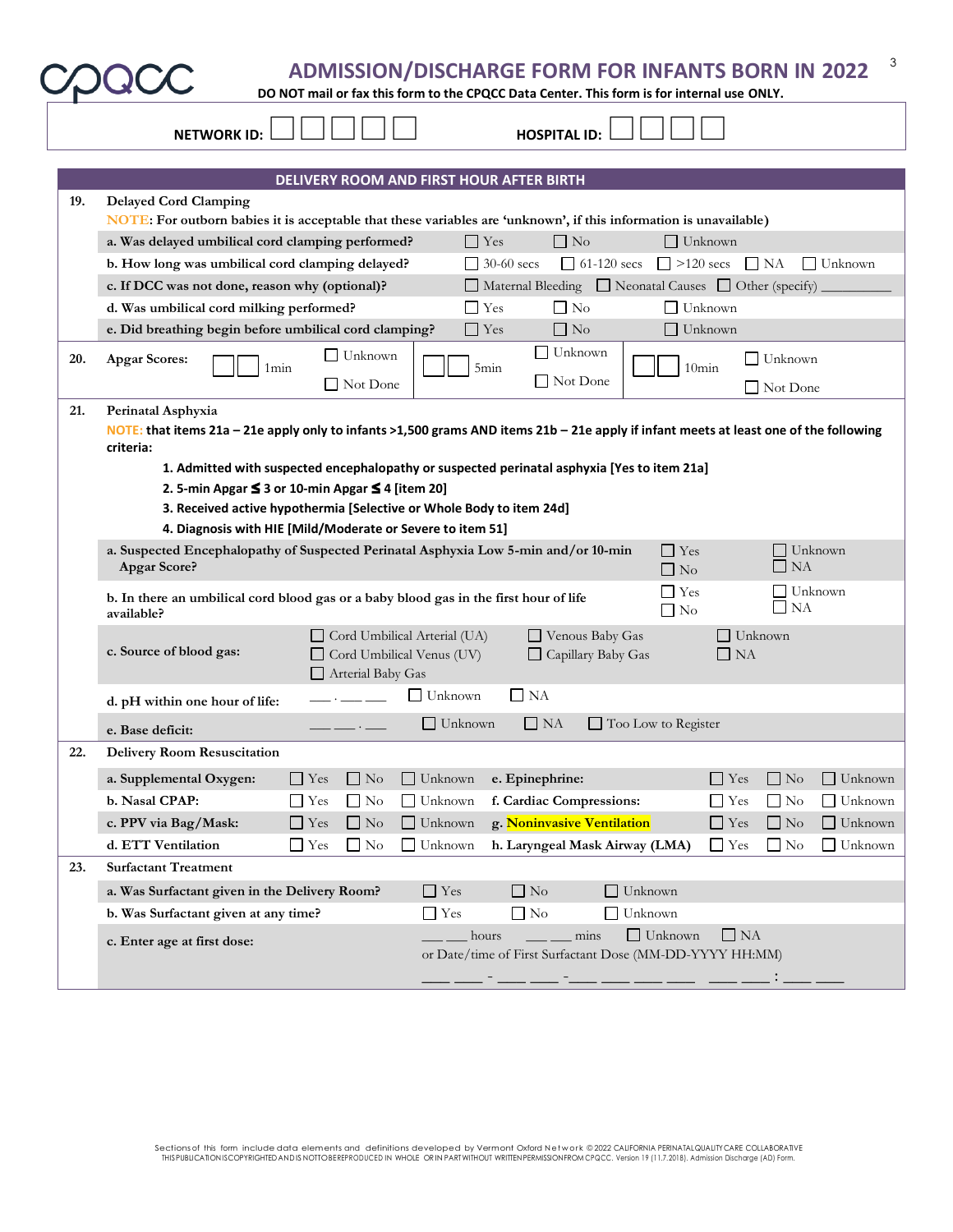**DO NOT mail or fax this form to the CPQCC Data Center. This form is for internal use ONLY.**

| $\mathbf{A}$ |  |
|--------------|--|

4

| POST-DELIVERY DIAGNOSES AND INTERVENTIONS - RESPIRATORY<br>24.<br>Temperature and Cooling for HIE<br>$\Box$ No<br>$\Box$ Yes<br>a. Was the temperature measured within one hour of the NICU admission?<br>$\Box$ Unknown<br>$\rm ^{o}C$<br>$\mathrm{P}$<br>Too Low<br>b. Enter first temperature either in Centigrade or Fahrenheit Degrees:<br>Unknown<br>NOTE: The temperature has to be entered even if the infant continued<br>cooling in your NICU or started cooling in your NICU prior to the first<br>temperature.<br>$\Box$ Cooling Continued<br>$\Box$ No Cooling<br>$\Box$ Cooling Started<br>$\Box$ Unknown<br>c. Infant cooling status during stay at your NICU<br>$\Box$ Passive<br>$\Box$ Unknown<br>d. Last Cooling Method Used for HIE<br>$\Box$ Whole Body<br>$\Box$ Other<br><b>Respiratory Support after Initial Resuscitation</b><br>25.<br>$\Box$ Yes<br>a. Supplemental Oxygen<br>$\Box$ No<br>$\Box$ Unknown<br>b. Intubated Conventional Ventilation<br>$\Box$ Yes<br>$\Box$ No<br>$\Box$ Unknown<br>$\Box$ No<br>c. Intubated HIFI Ventilation<br>$\Box$ Yes<br>$\Box$ Unknown<br>d. Nasal Cannula<br>$\Box$ Yes, flow rate $\leq$ 2l/min<br>$\Box$ Yes, flow rate >2l/min<br>$\Box$ Yes, flow rate unknown<br>$\Box$ No<br>$\Box$ Unknown<br>e. Noninvasive Ventilation (or any other form of non-intubated assisted ventilation)<br>$\Box \leq 4$ hours<br>$\Box$ >4 hours $\Box$ No<br>$\Box$ Unknown<br>f. Nasal CPAP<br>$\Box$ Yes (Always if 25e. is "Yes")<br>$\Box$ No<br>$\Box$ Unknown<br>27.<br>Use of Intubated Assisted Ventilation<br>$\Box \leq 4$ hours<br>$\Box$ > 4 hours<br>$\Box$ No<br>$\Box$ Unknown<br>a. Length of Intubated Assisted Ventilation<br>$\Box$ $\Box$ days<br>$\Box$ Unknown<br>b. If Intubated Ventilation > 4 hours, specify ventilation time in days:<br>$\Box$ No<br>$\Box$ Yes<br>$\Box$ Unknown<br>Infant Death within 12 Hours of NICU Admission<br>28.<br>$\Box$ Yes<br>$\Box$ No<br>$\Box$ Unknown<br>29.<br><b>Respiratory Distress Syndrome</b><br>$\Box$ Yes, elsewhere<br>$\Box$ Yes, here and elsewhere<br>$\Box$ No<br>$\Box$ Unknown<br>30.<br>Pneumothorax<br>$\Box$ Yes, here<br>$\Box$ Yes<br>$\Box$ No<br>$\Box$ Unknown<br><b>Meconium Aspiration Syndrome</b><br>31.<br>$\Box$ No<br>$\Box$ Yes<br>$\Box$ Unknown<br>32.<br>Caffeine for any Reason<br>$\Box$ Yes<br>$\Box$ No<br>$\Box$ Unknown<br>33.<br>Intramuscular Vitamin A for any Reason<br>$\Box$ No<br>$\Box$ Unknown<br>34.<br>Inhaled Nitric Oxide > 4 hours<br>$\Box$ Yes, here<br>$\Box$ Yes, elsewhere<br>$\Box$ Yes, here and elsewhere<br>$\Box$ Yes, here<br>$\Box$ Yes, elsewhere<br>$\Box$ Yes, here and elsewhere<br>$\Box$ No<br>$\Box$ Unknown<br>35.<br><b>ECMO</b><br><b>Postnatal Steroids</b><br>36.<br>$\Box$ Yes<br>$\Box$ Unknown<br>$\Box$ No<br>a. Were postnatal steroids used?<br>b. If postnatal steroids were used, select all reasons that applied<br>$\Box$ Yes, elsewhere<br>$\Box$ Unknown<br><b>Chronic Lung Disease:</b><br>$\Box$ Yes, here<br>$\Box$ Yes, here and elsewhere<br>$\Box$ No<br>$\Box$ Yes<br>$\Box$ No<br>$\Box$ Unknown<br><b>Extubation:</b><br>$\Box$ Unknown<br><b>Hypotension/Blood Pressure:</b><br>$\Box$ Yes<br>$\Box$ No<br>Other Reason:<br>$\Box$ No<br>$\Box$ Unknown<br>$\Box$ Yes<br>$\Box$ None<br>$\Box$ NA<br>$\Box$ Continuous<br>$\Box$ Intermittent<br>$\Box$ Unknown<br>Supplemental Oxygen on Day 28<br>37.<br><b>Respiratory Support at 36 weeks</b><br>38.<br>$\Box$ Continuous<br>$\Box$ Intermittent<br>$\Box$ None<br>$\Box$ NA<br>a. Supplemental Oxygen:<br>$\Box$ Unknown<br>b. Intubated Conventional Ventilation<br>$\hfill\Box$<br>Yes<br>$\Box$ No<br>$\Box$ Unknown<br>$\Box$ NA<br>$\Box$ No | <b>NETWORK ID:</b>                      |                         | <b>HOSPITAL ID:</b> |           |  |
|----------------------------------------------------------------------------------------------------------------------------------------------------------------------------------------------------------------------------------------------------------------------------------------------------------------------------------------------------------------------------------------------------------------------------------------------------------------------------------------------------------------------------------------------------------------------------------------------------------------------------------------------------------------------------------------------------------------------------------------------------------------------------------------------------------------------------------------------------------------------------------------------------------------------------------------------------------------------------------------------------------------------------------------------------------------------------------------------------------------------------------------------------------------------------------------------------------------------------------------------------------------------------------------------------------------------------------------------------------------------------------------------------------------------------------------------------------------------------------------------------------------------------------------------------------------------------------------------------------------------------------------------------------------------------------------------------------------------------------------------------------------------------------------------------------------------------------------------------------------------------------------------------------------------------------------------------------------------------------------------------------------------------------------------------------------------------------------------------------------------------------------------------------------------------------------------------------------------------------------------------------------------------------------------------------------------------------------------------------------------------------------------------------------------------------------------------------------------------------------------------------------------------------------------------------------------------------------------------------------------------------------------------------------------------------------------------------------------------------------------------------------------------------------------------------------------------------------------------------------------------------------------------------------------------------------------------------------------------------------------------------------------------------------------------------------------------------------------------------------------------------------------------------------------------------------------------------------------------------------------------------------------------------------------------------------------------------------------------------------------------------------------------------------------------------------------------------------------------------------------------------------------------------------------------------------------------------------------------------------------------------------------------------------------------------------------------------------------------------|-----------------------------------------|-------------------------|---------------------|-----------|--|
|                                                                                                                                                                                                                                                                                                                                                                                                                                                                                                                                                                                                                                                                                                                                                                                                                                                                                                                                                                                                                                                                                                                                                                                                                                                                                                                                                                                                                                                                                                                                                                                                                                                                                                                                                                                                                                                                                                                                                                                                                                                                                                                                                                                                                                                                                                                                                                                                                                                                                                                                                                                                                                                                                                                                                                                                                                                                                                                                                                                                                                                                                                                                                                                                                                                                                                                                                                                                                                                                                                                                                                                                                                                                                                                                  |                                         |                         |                     |           |  |
|                                                                                                                                                                                                                                                                                                                                                                                                                                                                                                                                                                                                                                                                                                                                                                                                                                                                                                                                                                                                                                                                                                                                                                                                                                                                                                                                                                                                                                                                                                                                                                                                                                                                                                                                                                                                                                                                                                                                                                                                                                                                                                                                                                                                                                                                                                                                                                                                                                                                                                                                                                                                                                                                                                                                                                                                                                                                                                                                                                                                                                                                                                                                                                                                                                                                                                                                                                                                                                                                                                                                                                                                                                                                                                                                  |                                         |                         |                     |           |  |
|                                                                                                                                                                                                                                                                                                                                                                                                                                                                                                                                                                                                                                                                                                                                                                                                                                                                                                                                                                                                                                                                                                                                                                                                                                                                                                                                                                                                                                                                                                                                                                                                                                                                                                                                                                                                                                                                                                                                                                                                                                                                                                                                                                                                                                                                                                                                                                                                                                                                                                                                                                                                                                                                                                                                                                                                                                                                                                                                                                                                                                                                                                                                                                                                                                                                                                                                                                                                                                                                                                                                                                                                                                                                                                                                  |                                         |                         |                     |           |  |
|                                                                                                                                                                                                                                                                                                                                                                                                                                                                                                                                                                                                                                                                                                                                                                                                                                                                                                                                                                                                                                                                                                                                                                                                                                                                                                                                                                                                                                                                                                                                                                                                                                                                                                                                                                                                                                                                                                                                                                                                                                                                                                                                                                                                                                                                                                                                                                                                                                                                                                                                                                                                                                                                                                                                                                                                                                                                                                                                                                                                                                                                                                                                                                                                                                                                                                                                                                                                                                                                                                                                                                                                                                                                                                                                  |                                         |                         |                     |           |  |
|                                                                                                                                                                                                                                                                                                                                                                                                                                                                                                                                                                                                                                                                                                                                                                                                                                                                                                                                                                                                                                                                                                                                                                                                                                                                                                                                                                                                                                                                                                                                                                                                                                                                                                                                                                                                                                                                                                                                                                                                                                                                                                                                                                                                                                                                                                                                                                                                                                                                                                                                                                                                                                                                                                                                                                                                                                                                                                                                                                                                                                                                                                                                                                                                                                                                                                                                                                                                                                                                                                                                                                                                                                                                                                                                  |                                         |                         |                     |           |  |
|                                                                                                                                                                                                                                                                                                                                                                                                                                                                                                                                                                                                                                                                                                                                                                                                                                                                                                                                                                                                                                                                                                                                                                                                                                                                                                                                                                                                                                                                                                                                                                                                                                                                                                                                                                                                                                                                                                                                                                                                                                                                                                                                                                                                                                                                                                                                                                                                                                                                                                                                                                                                                                                                                                                                                                                                                                                                                                                                                                                                                                                                                                                                                                                                                                                                                                                                                                                                                                                                                                                                                                                                                                                                                                                                  |                                         |                         |                     |           |  |
|                                                                                                                                                                                                                                                                                                                                                                                                                                                                                                                                                                                                                                                                                                                                                                                                                                                                                                                                                                                                                                                                                                                                                                                                                                                                                                                                                                                                                                                                                                                                                                                                                                                                                                                                                                                                                                                                                                                                                                                                                                                                                                                                                                                                                                                                                                                                                                                                                                                                                                                                                                                                                                                                                                                                                                                                                                                                                                                                                                                                                                                                                                                                                                                                                                                                                                                                                                                                                                                                                                                                                                                                                                                                                                                                  |                                         |                         |                     |           |  |
|                                                                                                                                                                                                                                                                                                                                                                                                                                                                                                                                                                                                                                                                                                                                                                                                                                                                                                                                                                                                                                                                                                                                                                                                                                                                                                                                                                                                                                                                                                                                                                                                                                                                                                                                                                                                                                                                                                                                                                                                                                                                                                                                                                                                                                                                                                                                                                                                                                                                                                                                                                                                                                                                                                                                                                                                                                                                                                                                                                                                                                                                                                                                                                                                                                                                                                                                                                                                                                                                                                                                                                                                                                                                                                                                  |                                         |                         |                     |           |  |
|                                                                                                                                                                                                                                                                                                                                                                                                                                                                                                                                                                                                                                                                                                                                                                                                                                                                                                                                                                                                                                                                                                                                                                                                                                                                                                                                                                                                                                                                                                                                                                                                                                                                                                                                                                                                                                                                                                                                                                                                                                                                                                                                                                                                                                                                                                                                                                                                                                                                                                                                                                                                                                                                                                                                                                                                                                                                                                                                                                                                                                                                                                                                                                                                                                                                                                                                                                                                                                                                                                                                                                                                                                                                                                                                  |                                         |                         |                     |           |  |
|                                                                                                                                                                                                                                                                                                                                                                                                                                                                                                                                                                                                                                                                                                                                                                                                                                                                                                                                                                                                                                                                                                                                                                                                                                                                                                                                                                                                                                                                                                                                                                                                                                                                                                                                                                                                                                                                                                                                                                                                                                                                                                                                                                                                                                                                                                                                                                                                                                                                                                                                                                                                                                                                                                                                                                                                                                                                                                                                                                                                                                                                                                                                                                                                                                                                                                                                                                                                                                                                                                                                                                                                                                                                                                                                  |                                         |                         |                     |           |  |
|                                                                                                                                                                                                                                                                                                                                                                                                                                                                                                                                                                                                                                                                                                                                                                                                                                                                                                                                                                                                                                                                                                                                                                                                                                                                                                                                                                                                                                                                                                                                                                                                                                                                                                                                                                                                                                                                                                                                                                                                                                                                                                                                                                                                                                                                                                                                                                                                                                                                                                                                                                                                                                                                                                                                                                                                                                                                                                                                                                                                                                                                                                                                                                                                                                                                                                                                                                                                                                                                                                                                                                                                                                                                                                                                  |                                         |                         |                     |           |  |
|                                                                                                                                                                                                                                                                                                                                                                                                                                                                                                                                                                                                                                                                                                                                                                                                                                                                                                                                                                                                                                                                                                                                                                                                                                                                                                                                                                                                                                                                                                                                                                                                                                                                                                                                                                                                                                                                                                                                                                                                                                                                                                                                                                                                                                                                                                                                                                                                                                                                                                                                                                                                                                                                                                                                                                                                                                                                                                                                                                                                                                                                                                                                                                                                                                                                                                                                                                                                                                                                                                                                                                                                                                                                                                                                  |                                         |                         |                     |           |  |
|                                                                                                                                                                                                                                                                                                                                                                                                                                                                                                                                                                                                                                                                                                                                                                                                                                                                                                                                                                                                                                                                                                                                                                                                                                                                                                                                                                                                                                                                                                                                                                                                                                                                                                                                                                                                                                                                                                                                                                                                                                                                                                                                                                                                                                                                                                                                                                                                                                                                                                                                                                                                                                                                                                                                                                                                                                                                                                                                                                                                                                                                                                                                                                                                                                                                                                                                                                                                                                                                                                                                                                                                                                                                                                                                  |                                         |                         |                     |           |  |
|                                                                                                                                                                                                                                                                                                                                                                                                                                                                                                                                                                                                                                                                                                                                                                                                                                                                                                                                                                                                                                                                                                                                                                                                                                                                                                                                                                                                                                                                                                                                                                                                                                                                                                                                                                                                                                                                                                                                                                                                                                                                                                                                                                                                                                                                                                                                                                                                                                                                                                                                                                                                                                                                                                                                                                                                                                                                                                                                                                                                                                                                                                                                                                                                                                                                                                                                                                                                                                                                                                                                                                                                                                                                                                                                  |                                         |                         |                     |           |  |
|                                                                                                                                                                                                                                                                                                                                                                                                                                                                                                                                                                                                                                                                                                                                                                                                                                                                                                                                                                                                                                                                                                                                                                                                                                                                                                                                                                                                                                                                                                                                                                                                                                                                                                                                                                                                                                                                                                                                                                                                                                                                                                                                                                                                                                                                                                                                                                                                                                                                                                                                                                                                                                                                                                                                                                                                                                                                                                                                                                                                                                                                                                                                                                                                                                                                                                                                                                                                                                                                                                                                                                                                                                                                                                                                  |                                         |                         |                     |           |  |
|                                                                                                                                                                                                                                                                                                                                                                                                                                                                                                                                                                                                                                                                                                                                                                                                                                                                                                                                                                                                                                                                                                                                                                                                                                                                                                                                                                                                                                                                                                                                                                                                                                                                                                                                                                                                                                                                                                                                                                                                                                                                                                                                                                                                                                                                                                                                                                                                                                                                                                                                                                                                                                                                                                                                                                                                                                                                                                                                                                                                                                                                                                                                                                                                                                                                                                                                                                                                                                                                                                                                                                                                                                                                                                                                  |                                         |                         |                     |           |  |
|                                                                                                                                                                                                                                                                                                                                                                                                                                                                                                                                                                                                                                                                                                                                                                                                                                                                                                                                                                                                                                                                                                                                                                                                                                                                                                                                                                                                                                                                                                                                                                                                                                                                                                                                                                                                                                                                                                                                                                                                                                                                                                                                                                                                                                                                                                                                                                                                                                                                                                                                                                                                                                                                                                                                                                                                                                                                                                                                                                                                                                                                                                                                                                                                                                                                                                                                                                                                                                                                                                                                                                                                                                                                                                                                  |                                         |                         |                     |           |  |
|                                                                                                                                                                                                                                                                                                                                                                                                                                                                                                                                                                                                                                                                                                                                                                                                                                                                                                                                                                                                                                                                                                                                                                                                                                                                                                                                                                                                                                                                                                                                                                                                                                                                                                                                                                                                                                                                                                                                                                                                                                                                                                                                                                                                                                                                                                                                                                                                                                                                                                                                                                                                                                                                                                                                                                                                                                                                                                                                                                                                                                                                                                                                                                                                                                                                                                                                                                                                                                                                                                                                                                                                                                                                                                                                  |                                         |                         |                     |           |  |
|                                                                                                                                                                                                                                                                                                                                                                                                                                                                                                                                                                                                                                                                                                                                                                                                                                                                                                                                                                                                                                                                                                                                                                                                                                                                                                                                                                                                                                                                                                                                                                                                                                                                                                                                                                                                                                                                                                                                                                                                                                                                                                                                                                                                                                                                                                                                                                                                                                                                                                                                                                                                                                                                                                                                                                                                                                                                                                                                                                                                                                                                                                                                                                                                                                                                                                                                                                                                                                                                                                                                                                                                                                                                                                                                  |                                         |                         |                     |           |  |
|                                                                                                                                                                                                                                                                                                                                                                                                                                                                                                                                                                                                                                                                                                                                                                                                                                                                                                                                                                                                                                                                                                                                                                                                                                                                                                                                                                                                                                                                                                                                                                                                                                                                                                                                                                                                                                                                                                                                                                                                                                                                                                                                                                                                                                                                                                                                                                                                                                                                                                                                                                                                                                                                                                                                                                                                                                                                                                                                                                                                                                                                                                                                                                                                                                                                                                                                                                                                                                                                                                                                                                                                                                                                                                                                  |                                         |                         |                     |           |  |
|                                                                                                                                                                                                                                                                                                                                                                                                                                                                                                                                                                                                                                                                                                                                                                                                                                                                                                                                                                                                                                                                                                                                                                                                                                                                                                                                                                                                                                                                                                                                                                                                                                                                                                                                                                                                                                                                                                                                                                                                                                                                                                                                                                                                                                                                                                                                                                                                                                                                                                                                                                                                                                                                                                                                                                                                                                                                                                                                                                                                                                                                                                                                                                                                                                                                                                                                                                                                                                                                                                                                                                                                                                                                                                                                  |                                         |                         |                     |           |  |
|                                                                                                                                                                                                                                                                                                                                                                                                                                                                                                                                                                                                                                                                                                                                                                                                                                                                                                                                                                                                                                                                                                                                                                                                                                                                                                                                                                                                                                                                                                                                                                                                                                                                                                                                                                                                                                                                                                                                                                                                                                                                                                                                                                                                                                                                                                                                                                                                                                                                                                                                                                                                                                                                                                                                                                                                                                                                                                                                                                                                                                                                                                                                                                                                                                                                                                                                                                                                                                                                                                                                                                                                                                                                                                                                  |                                         |                         |                     |           |  |
|                                                                                                                                                                                                                                                                                                                                                                                                                                                                                                                                                                                                                                                                                                                                                                                                                                                                                                                                                                                                                                                                                                                                                                                                                                                                                                                                                                                                                                                                                                                                                                                                                                                                                                                                                                                                                                                                                                                                                                                                                                                                                                                                                                                                                                                                                                                                                                                                                                                                                                                                                                                                                                                                                                                                                                                                                                                                                                                                                                                                                                                                                                                                                                                                                                                                                                                                                                                                                                                                                                                                                                                                                                                                                                                                  |                                         |                         |                     |           |  |
|                                                                                                                                                                                                                                                                                                                                                                                                                                                                                                                                                                                                                                                                                                                                                                                                                                                                                                                                                                                                                                                                                                                                                                                                                                                                                                                                                                                                                                                                                                                                                                                                                                                                                                                                                                                                                                                                                                                                                                                                                                                                                                                                                                                                                                                                                                                                                                                                                                                                                                                                                                                                                                                                                                                                                                                                                                                                                                                                                                                                                                                                                                                                                                                                                                                                                                                                                                                                                                                                                                                                                                                                                                                                                                                                  |                                         |                         |                     |           |  |
|                                                                                                                                                                                                                                                                                                                                                                                                                                                                                                                                                                                                                                                                                                                                                                                                                                                                                                                                                                                                                                                                                                                                                                                                                                                                                                                                                                                                                                                                                                                                                                                                                                                                                                                                                                                                                                                                                                                                                                                                                                                                                                                                                                                                                                                                                                                                                                                                                                                                                                                                                                                                                                                                                                                                                                                                                                                                                                                                                                                                                                                                                                                                                                                                                                                                                                                                                                                                                                                                                                                                                                                                                                                                                                                                  |                                         |                         |                     |           |  |
|                                                                                                                                                                                                                                                                                                                                                                                                                                                                                                                                                                                                                                                                                                                                                                                                                                                                                                                                                                                                                                                                                                                                                                                                                                                                                                                                                                                                                                                                                                                                                                                                                                                                                                                                                                                                                                                                                                                                                                                                                                                                                                                                                                                                                                                                                                                                                                                                                                                                                                                                                                                                                                                                                                                                                                                                                                                                                                                                                                                                                                                                                                                                                                                                                                                                                                                                                                                                                                                                                                                                                                                                                                                                                                                                  |                                         |                         |                     |           |  |
|                                                                                                                                                                                                                                                                                                                                                                                                                                                                                                                                                                                                                                                                                                                                                                                                                                                                                                                                                                                                                                                                                                                                                                                                                                                                                                                                                                                                                                                                                                                                                                                                                                                                                                                                                                                                                                                                                                                                                                                                                                                                                                                                                                                                                                                                                                                                                                                                                                                                                                                                                                                                                                                                                                                                                                                                                                                                                                                                                                                                                                                                                                                                                                                                                                                                                                                                                                                                                                                                                                                                                                                                                                                                                                                                  |                                         |                         |                     |           |  |
|                                                                                                                                                                                                                                                                                                                                                                                                                                                                                                                                                                                                                                                                                                                                                                                                                                                                                                                                                                                                                                                                                                                                                                                                                                                                                                                                                                                                                                                                                                                                                                                                                                                                                                                                                                                                                                                                                                                                                                                                                                                                                                                                                                                                                                                                                                                                                                                                                                                                                                                                                                                                                                                                                                                                                                                                                                                                                                                                                                                                                                                                                                                                                                                                                                                                                                                                                                                                                                                                                                                                                                                                                                                                                                                                  |                                         |                         |                     |           |  |
|                                                                                                                                                                                                                                                                                                                                                                                                                                                                                                                                                                                                                                                                                                                                                                                                                                                                                                                                                                                                                                                                                                                                                                                                                                                                                                                                                                                                                                                                                                                                                                                                                                                                                                                                                                                                                                                                                                                                                                                                                                                                                                                                                                                                                                                                                                                                                                                                                                                                                                                                                                                                                                                                                                                                                                                                                                                                                                                                                                                                                                                                                                                                                                                                                                                                                                                                                                                                                                                                                                                                                                                                                                                                                                                                  |                                         |                         |                     |           |  |
|                                                                                                                                                                                                                                                                                                                                                                                                                                                                                                                                                                                                                                                                                                                                                                                                                                                                                                                                                                                                                                                                                                                                                                                                                                                                                                                                                                                                                                                                                                                                                                                                                                                                                                                                                                                                                                                                                                                                                                                                                                                                                                                                                                                                                                                                                                                                                                                                                                                                                                                                                                                                                                                                                                                                                                                                                                                                                                                                                                                                                                                                                                                                                                                                                                                                                                                                                                                                                                                                                                                                                                                                                                                                                                                                  |                                         |                         |                     |           |  |
|                                                                                                                                                                                                                                                                                                                                                                                                                                                                                                                                                                                                                                                                                                                                                                                                                                                                                                                                                                                                                                                                                                                                                                                                                                                                                                                                                                                                                                                                                                                                                                                                                                                                                                                                                                                                                                                                                                                                                                                                                                                                                                                                                                                                                                                                                                                                                                                                                                                                                                                                                                                                                                                                                                                                                                                                                                                                                                                                                                                                                                                                                                                                                                                                                                                                                                                                                                                                                                                                                                                                                                                                                                                                                                                                  |                                         |                         |                     |           |  |
|                                                                                                                                                                                                                                                                                                                                                                                                                                                                                                                                                                                                                                                                                                                                                                                                                                                                                                                                                                                                                                                                                                                                                                                                                                                                                                                                                                                                                                                                                                                                                                                                                                                                                                                                                                                                                                                                                                                                                                                                                                                                                                                                                                                                                                                                                                                                                                                                                                                                                                                                                                                                                                                                                                                                                                                                                                                                                                                                                                                                                                                                                                                                                                                                                                                                                                                                                                                                                                                                                                                                                                                                                                                                                                                                  |                                         |                         |                     |           |  |
|                                                                                                                                                                                                                                                                                                                                                                                                                                                                                                                                                                                                                                                                                                                                                                                                                                                                                                                                                                                                                                                                                                                                                                                                                                                                                                                                                                                                                                                                                                                                                                                                                                                                                                                                                                                                                                                                                                                                                                                                                                                                                                                                                                                                                                                                                                                                                                                                                                                                                                                                                                                                                                                                                                                                                                                                                                                                                                                                                                                                                                                                                                                                                                                                                                                                                                                                                                                                                                                                                                                                                                                                                                                                                                                                  |                                         |                         |                     |           |  |
|                                                                                                                                                                                                                                                                                                                                                                                                                                                                                                                                                                                                                                                                                                                                                                                                                                                                                                                                                                                                                                                                                                                                                                                                                                                                                                                                                                                                                                                                                                                                                                                                                                                                                                                                                                                                                                                                                                                                                                                                                                                                                                                                                                                                                                                                                                                                                                                                                                                                                                                                                                                                                                                                                                                                                                                                                                                                                                                                                                                                                                                                                                                                                                                                                                                                                                                                                                                                                                                                                                                                                                                                                                                                                                                                  |                                         |                         |                     |           |  |
|                                                                                                                                                                                                                                                                                                                                                                                                                                                                                                                                                                                                                                                                                                                                                                                                                                                                                                                                                                                                                                                                                                                                                                                                                                                                                                                                                                                                                                                                                                                                                                                                                                                                                                                                                                                                                                                                                                                                                                                                                                                                                                                                                                                                                                                                                                                                                                                                                                                                                                                                                                                                                                                                                                                                                                                                                                                                                                                                                                                                                                                                                                                                                                                                                                                                                                                                                                                                                                                                                                                                                                                                                                                                                                                                  |                                         |                         |                     |           |  |
|                                                                                                                                                                                                                                                                                                                                                                                                                                                                                                                                                                                                                                                                                                                                                                                                                                                                                                                                                                                                                                                                                                                                                                                                                                                                                                                                                                                                                                                                                                                                                                                                                                                                                                                                                                                                                                                                                                                                                                                                                                                                                                                                                                                                                                                                                                                                                                                                                                                                                                                                                                                                                                                                                                                                                                                                                                                                                                                                                                                                                                                                                                                                                                                                                                                                                                                                                                                                                                                                                                                                                                                                                                                                                                                                  |                                         |                         |                     |           |  |
|                                                                                                                                                                                                                                                                                                                                                                                                                                                                                                                                                                                                                                                                                                                                                                                                                                                                                                                                                                                                                                                                                                                                                                                                                                                                                                                                                                                                                                                                                                                                                                                                                                                                                                                                                                                                                                                                                                                                                                                                                                                                                                                                                                                                                                                                                                                                                                                                                                                                                                                                                                                                                                                                                                                                                                                                                                                                                                                                                                                                                                                                                                                                                                                                                                                                                                                                                                                                                                                                                                                                                                                                                                                                                                                                  | c. Intubated High Frequency Ventilation | $\Box$ Yes              | $\Box$ Unknown      | $\Box$ NA |  |
| $\Box$ Yes, flow rate >2l/min<br>$\Box$ Yes, flow rate $\leq$ 2l/min<br>Yes, flow rate unknown<br>d. Nasal Cannula<br>$\Box$ No<br>$\Box$ Unknown                                                                                                                                                                                                                                                                                                                                                                                                                                                                                                                                                                                                                                                                                                                                                                                                                                                                                                                                                                                                                                                                                                                                                                                                                                                                                                                                                                                                                                                                                                                                                                                                                                                                                                                                                                                                                                                                                                                                                                                                                                                                                                                                                                                                                                                                                                                                                                                                                                                                                                                                                                                                                                                                                                                                                                                                                                                                                                                                                                                                                                                                                                                                                                                                                                                                                                                                                                                                                                                                                                                                                                                |                                         |                         |                     |           |  |
| $\Box$ No<br>$\Box$ NA<br>e. Noninvasive Ventilation<br>$\Box$ Yes<br>$\Box$ Unknown                                                                                                                                                                                                                                                                                                                                                                                                                                                                                                                                                                                                                                                                                                                                                                                                                                                                                                                                                                                                                                                                                                                                                                                                                                                                                                                                                                                                                                                                                                                                                                                                                                                                                                                                                                                                                                                                                                                                                                                                                                                                                                                                                                                                                                                                                                                                                                                                                                                                                                                                                                                                                                                                                                                                                                                                                                                                                                                                                                                                                                                                                                                                                                                                                                                                                                                                                                                                                                                                                                                                                                                                                                             |                                         |                         |                     |           |  |
|                                                                                                                                                                                                                                                                                                                                                                                                                                                                                                                                                                                                                                                                                                                                                                                                                                                                                                                                                                                                                                                                                                                                                                                                                                                                                                                                                                                                                                                                                                                                                                                                                                                                                                                                                                                                                                                                                                                                                                                                                                                                                                                                                                                                                                                                                                                                                                                                                                                                                                                                                                                                                                                                                                                                                                                                                                                                                                                                                                                                                                                                                                                                                                                                                                                                                                                                                                                                                                                                                                                                                                                                                                                                                                                                  | f. Nasal CPAP                           | $\Box$ Yes<br>$\Box$ No | $\Box$ Unknown      | $\Box$ NA |  |
|                                                                                                                                                                                                                                                                                                                                                                                                                                                                                                                                                                                                                                                                                                                                                                                                                                                                                                                                                                                                                                                                                                                                                                                                                                                                                                                                                                                                                                                                                                                                                                                                                                                                                                                                                                                                                                                                                                                                                                                                                                                                                                                                                                                                                                                                                                                                                                                                                                                                                                                                                                                                                                                                                                                                                                                                                                                                                                                                                                                                                                                                                                                                                                                                                                                                                                                                                                                                                                                                                                                                                                                                                                                                                                                                  |                                         |                         |                     |           |  |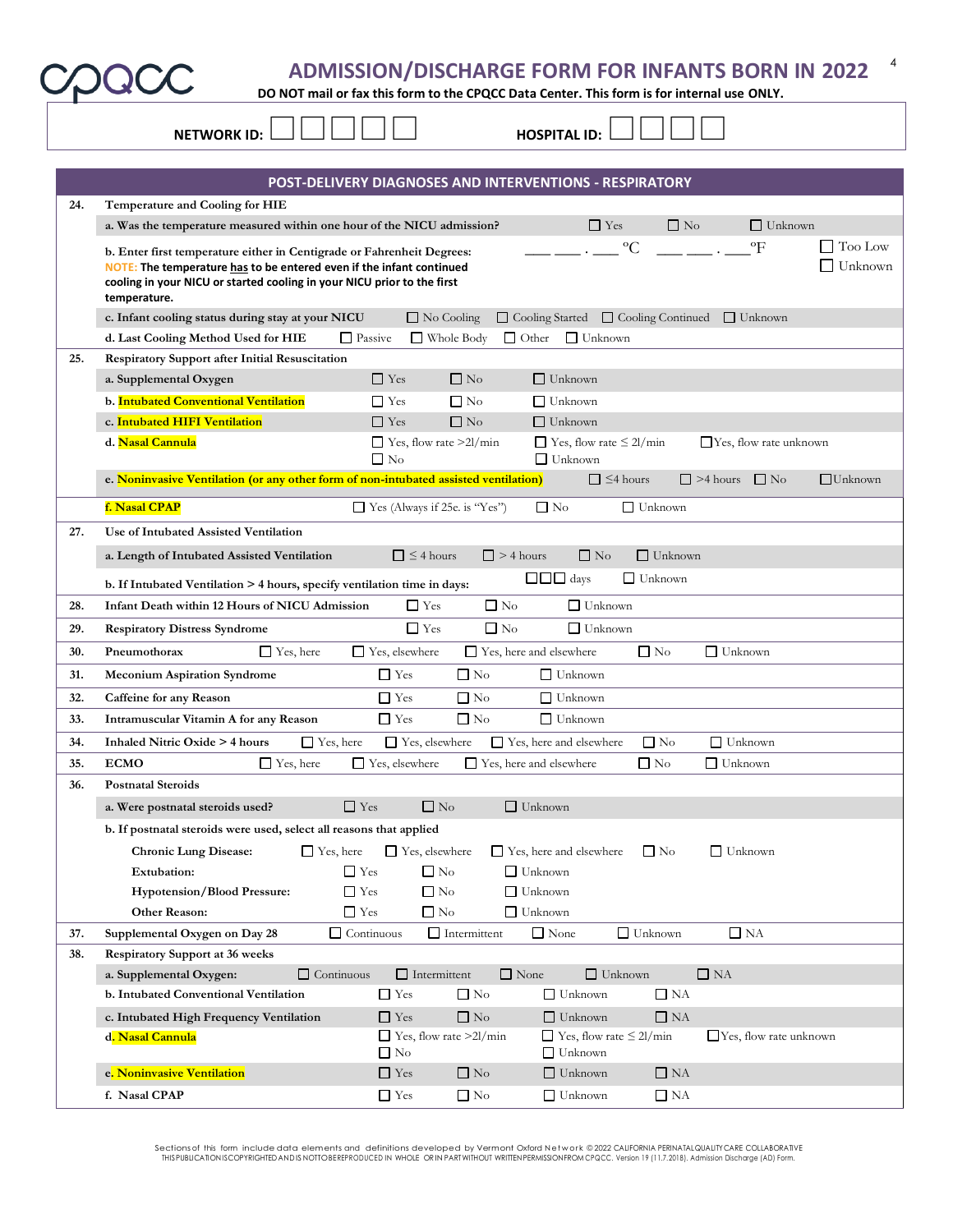5

**DO NOT mail or fax this form to the CPQCC Data Center. This form is for internal use ONLY.**

| NIFTIAIODIZID. |  |
|----------------|--|

**NETWORK ID:**  $\Box$  $\Box$  $\Box$  $\Box$  $\Box$ **HOSPITAL ID:**  $\Box$  $\Box$  $\Box$  $\Box$ 

|     | POST-DELIVERY DIAGNOSES AND INTERVENTIONS - RESPIRATORY (continue)                                                                  |                  |                                           |              |                                                  |                                                                              |           |                                            |
|-----|-------------------------------------------------------------------------------------------------------------------------------------|------------------|-------------------------------------------|--------------|--------------------------------------------------|------------------------------------------------------------------------------|-----------|--------------------------------------------|
| 39. | Respiratory Monitoring and Support Devices at Discharge                                                                             |                  |                                           |              |                                                  |                                                                              |           |                                            |
|     | NOTE: Responses to this item will be ignored if you do not answer item 57, Initial disposition from your Center!                    |                  |                                           |              |                                                  |                                                                              |           |                                            |
|     | If the infant had a tracheostomy in place at discharge, make sure to enter the surgery code S101 as a major surgery under item 47b. |                  |                                           |              |                                                  |                                                                              |           |                                            |
|     | a. Apnea/Cardio-Respiratory Monitor                                                                                                 | $\Box$ Yes       | $\Box$ No                                 |              | $\Box$ Unknown                                   |                                                                              |           |                                            |
|     | b. Supplemental Oxygen:                                                                                                             | $\Box$ Yes       | $\Box$ No                                 |              | $\Box$ Unknown                                   |                                                                              |           |                                            |
|     | c. Intubated Conventional Ventilation                                                                                               | $\Gamma$ Yes     | $\Box$ No                                 |              | $\Box$ Unknown                                   |                                                                              |           |                                            |
|     | d. Intubated High Frequency Ventilation                                                                                             | $\Box$ Yes       | $\Box$ No                                 |              | $\prod$ Unknown                                  |                                                                              |           |                                            |
|     | e. Nasal Cannula                                                                                                                    |                  | $\Box$ Yes, flow rate >2l/min             |              |                                                  | $\Box$ Yes, flow rate $\leq$ 2l/min                                          |           | $\Box$ Yes, flow rate unknown              |
|     |                                                                                                                                     | $\Box$ No        |                                           |              | $\Box$ Unknown                                   |                                                                              |           |                                            |
|     | f. Noninvasive Ventilation                                                                                                          | $\Box$ Yes       | $\Box$ No                                 |              | Unknown                                          |                                                                              |           |                                            |
|     | g. Nasal CPAP                                                                                                                       | $\Gamma$ Yes     | $\Box$ No                                 |              | $\Box$ Unknown                                   |                                                                              |           |                                            |
|     | POST-DELIVERY DIAGNOSES AND INTERVENTIONS - INFECTIONS                                                                              |                  |                                           |              |                                                  |                                                                              |           |                                            |
| 40. | Early Bacterial Sepsis and/or Meningitis on or before Day 3                                                                         |                  |                                           | $\Box$ Yes   | $\Box$ No                                        | $\Box$ Unknown                                                               |           |                                            |
|     | <b>NOTE:</b> Please refer to Appendix B for the Bacterial Infection Pathogen codes                                                  |                  |                                           |              |                                                  |                                                                              |           |                                            |
|     | If Yes, specify up to 3 pathogen codes:                                                                                             |                  |                                           |              |                                                  | 1. $\qquad \qquad 2.$                                                        |           | 3.                                         |
|     | Enter a description for pathogen code 8888 (other):                                                                                 |                  |                                           |              |                                                  |                                                                              |           |                                            |
| 41. | Late Infection after Day 3:                                                                                                         |                  |                                           |              |                                                  |                                                                              |           |                                            |
|     | <b>NOTE: Please refer to Appendix B for the Bacterial Infection Pathogen codes</b>                                                  |                  |                                           |              |                                                  |                                                                              |           |                                            |
|     | a. Late Bacterial Sepsis and/or Meningitis                                                                                          |                  | $\Box$ Yes, here                          |              | $\Box$ Yes, here and elsewhere                   |                                                                              |           | $\Box$ NA                                  |
|     |                                                                                                                                     |                  | $\Box$ Yes, elsewhere                     |              | $\Box$ No                                        |                                                                              |           | $\Box$ Unknown                             |
|     | If Yes, select up to 3 pathogens:<br>Enter a description for pathogen code 8888 (other):                                            |                  |                                           |              | 1. $\qquad \qquad 2.$                            |                                                                              | 3.        |                                            |
|     |                                                                                                                                     |                  |                                           |              | □ Yes, here and elsewhere                        |                                                                              |           | $\Box$ NA                                  |
|     | b. Coagulase Negative Staphylococci                                                                                                 |                  | $\Box$ Yes, here<br>$\Box$ Yes, elsewhere |              | $\Box$ No                                        |                                                                              |           | $\Box$ Unknown                             |
|     |                                                                                                                                     | $\Box$ Yes, here |                                           |              | $\Box$ Yes, here and elsewhere                   |                                                                              |           | $\Box$ NA                                  |
|     | c. Fungal                                                                                                                           |                  | $\Box$ Yes, elsewhere                     |              | $\Box$ No                                        |                                                                              |           | $\Box$ Unknown                             |
| 42. | $\Box$ No<br><b>Congenital Infection</b><br>$\Box$ Yes                                                                              |                  | $\Box$ Unknown                            |              |                                                  |                                                                              |           |                                            |
|     | If Yes, select up to 3 pathogens:                                                                                                   |                  |                                           |              |                                                  |                                                                              |           |                                            |
|     | Enter a description for pathogen code 8888 (other):                                                                                 |                  |                                           |              |                                                  |                                                                              |           |                                            |
|     | POST-DELIVERY DIAGNOSES AND INTERVENTIONS - OTHER DIAGNOSIS / SURGERIES                                                             |                  |                                           |              |                                                  |                                                                              |           |                                            |
| 43. | <b>PDA</b> meeting revised 2011 VON definition<br>a. Patent Ductus Arteriosus                                                       |                  |                                           |              |                                                  |                                                                              |           | $\Box$ No                                  |
|     |                                                                                                                                     |                  |                                           |              |                                                  | PDA Diagnosis based on echo and/or clinical evidence or was treated for PDA, |           | $\Box$ Unknown                             |
|     |                                                                                                                                     |                  | but not meeting all 2011 VON criteria.    |              |                                                  |                                                                              |           |                                            |
|     | b. Indomethacin for any Reason                                                                                                      |                  | $\Box$ Yes                                | $\square$ No |                                                  | Unknown                                                                      |           |                                            |
|     | c. Ibuprofen for Prevention and Treatment of PDA                                                                                    |                  | $\Box$ Yes                                | $\Box$ No    |                                                  | Unknown                                                                      |           |                                            |
|     | d. Acetaminophen (Paracetamol) for Prevention                                                                                       |                  | $\Box$ Yes                                | $\Box$ No    |                                                  | Unknown                                                                      |           |                                            |
|     | and Treatment for PDA                                                                                                               |                  |                                           |              |                                                  |                                                                              |           |                                            |
|     | e. Infant received prostaglandin medication to<br>maintain ductal patency                                                           |                  |                                           |              | $\Box$ Yes (Applicable only if PDA is diagnosed) | $\Box$ No                                                                    |           | $\Box$ Unknown                             |
|     |                                                                                                                                     |                  |                                           |              | NA (If infant is not diagnosed with PDA)         |                                                                              |           |                                            |
|     | f. PDA Ligation or PDA Closure by Catheterization                                                                                   |                  | $\Box$ Yes<br>$\Box$ No                   |              |                                                  |                                                                              |           | □ NA (If infant is not diagnosed with PDA) |
|     |                                                                                                                                     |                  | $\Box$ Unknown                            |              |                                                  |                                                                              |           |                                            |
|     | g. Was PDA Surgery done in conjunction with Repair or                                                                               |                  |                                           |              |                                                  | $\Box$ Yes (Applicable only if 43f. is Yes)                                  | $\Box$ No | $\Box$ Unknown                             |
|     | <b>Palliation of Congenital Heart Disease (S504)</b>                                                                                |                  |                                           |              |                                                  | NA If no PDA Ligation or Closure by Catheterization                          |           |                                            |
|     |                                                                                                                                     |                  |                                           |              |                                                  |                                                                              |           |                                            |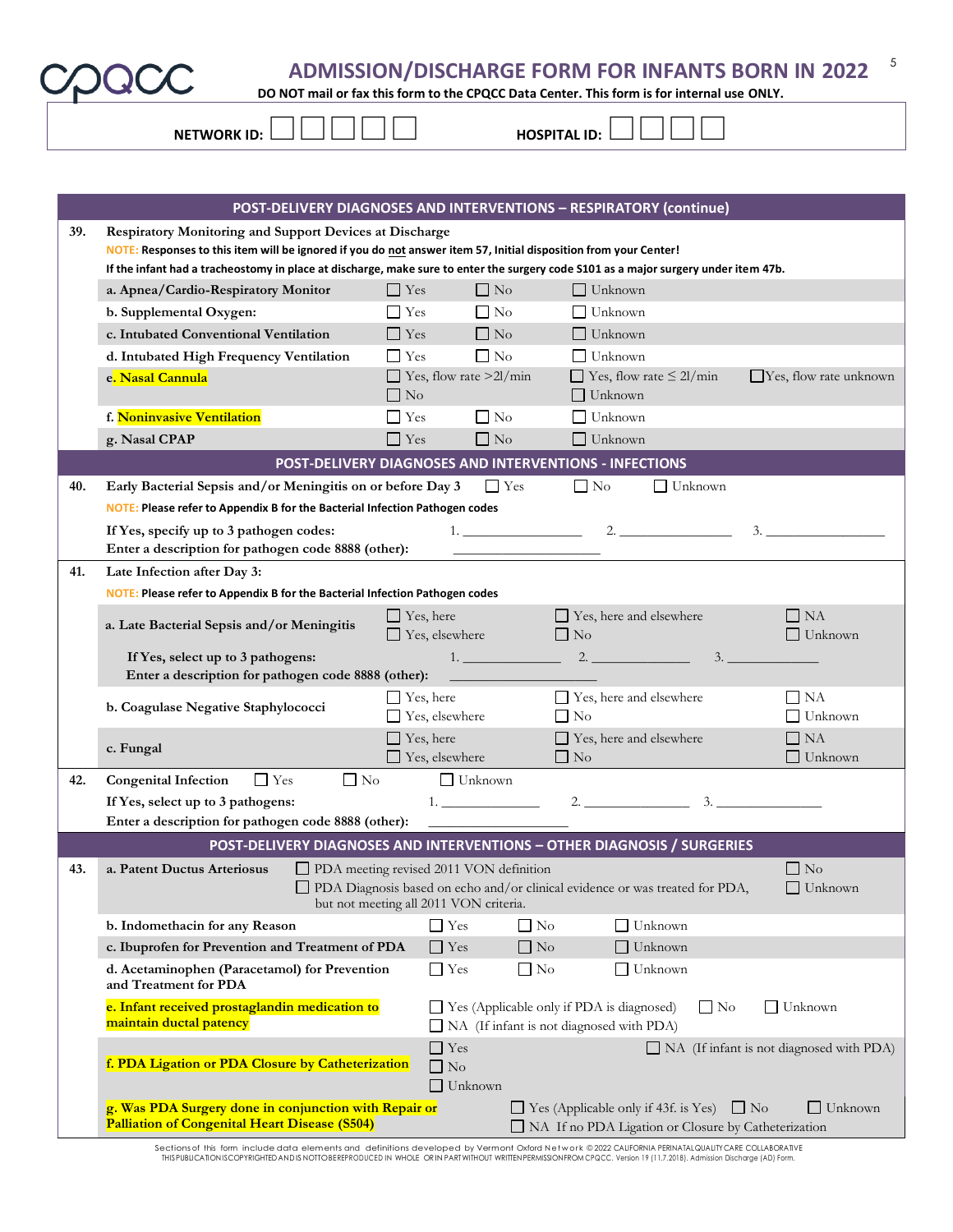| ADMISSION/DISCHARGE FORM FOR INFANTS BORN IN 2022 |  |
|---------------------------------------------------|--|
|---------------------------------------------------|--|

٦

**DO NOT mail or fax this form to the CPQCC Data Center. This form is for internal use ONLY.**

|     | <b>NETWORK ID:</b>                     |                  |                                                     | <b>HOSPITAL ID:</b>                                                        |                             |                |
|-----|----------------------------------------|------------------|-----------------------------------------------------|----------------------------------------------------------------------------|-----------------------------|----------------|
|     |                                        |                  |                                                     |                                                                            |                             |                |
| 44. | a. Probiotics                          | $\Gamma$ Yes     | $\Box$ No                                           | $\Box$ Unknown                                                             |                             |                |
|     | b. Necrotizing<br><b>Enterocolitis</b> | $\Box$ Yes, here | $\Box$ Yes, elsewhere                               | Yes, here and elsewhere                                                    | $\Box$ Unknown<br>$\Box$ No |                |
|     | c. NEC Surgery                         | $\Box$ Yes, here | $\Box$ Yes, elsewhere                               | $\Box$ Yes, here and elsewhere                                             | $\Box$ No<br>$\Box$ Unknown | $\Box$ NA      |
| 45. | <b>Focal Intestinal Perforation</b>    | a.               |                                                     | Surgically Confirmed or Clinically Diagnosed Focal Intestinal Perforation: |                             |                |
|     |                                        |                  | $\Box$ Yes, here                                    | $\Box$ Yes, elsewhere $\Box$ Yes, here and elsewhere $\Box$ No             |                             | $\Box$ Unknown |
|     |                                        | b.               | <b>Surgically Confirmed or Clinically Diagnosed</b> |                                                                            |                             |                |
|     |                                        |                  |                                                     | Surgically Confirmed Clinically Diagnosed NA                               | $\Box$ Unknown              |                |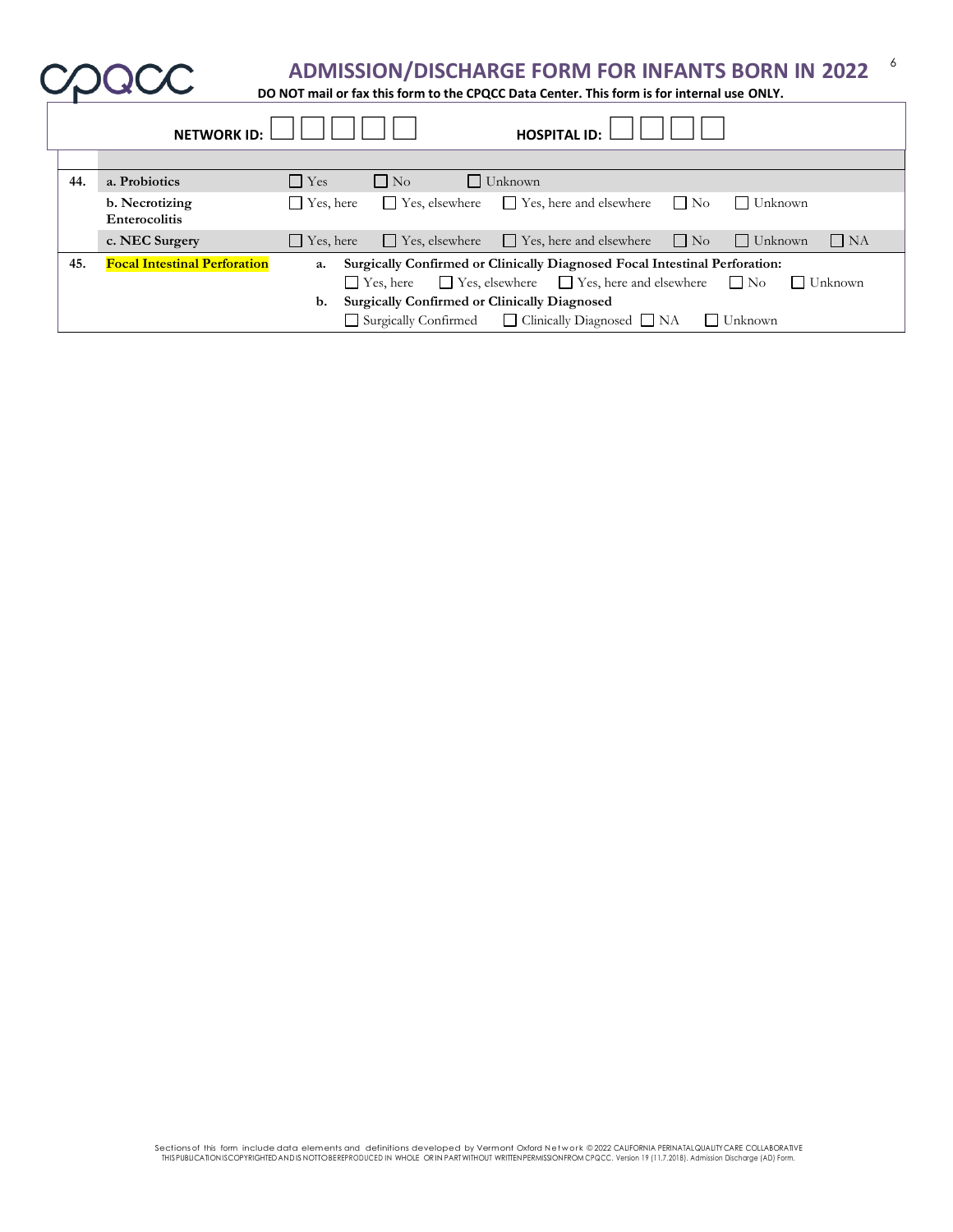|     | <b>NETWORK ID:</b>                                                                                                                                                                                  |                |                                           | <b>HOSPITAL ID:</b>                                                |                                |                                                                                                   |      |  |  |  |  |
|-----|-----------------------------------------------------------------------------------------------------------------------------------------------------------------------------------------------------|----------------|-------------------------------------------|--------------------------------------------------------------------|--------------------------------|---------------------------------------------------------------------------------------------------|------|--|--|--|--|
|     | POST-DELIVERY DIAGNOSES AND INTERVENTIONS - OTHER DIAGNOSIS / SURGERIES (continue)                                                                                                                  |                |                                           |                                                                    |                                |                                                                                                   |      |  |  |  |  |
| 46. | <b>Retinopathy of Prematurity</b>                                                                                                                                                                   |                |                                           | unless your NICU participates in the VON expanded data collection. |                                | NOTE: This section is only applicable to infants 401 -1,500 grams or $22 - 31$ completed weeks GA |      |  |  |  |  |
|     | a. Was a retinal exam performed?                                                                                                                                                                    | $\Box$ Yes     | $\Box$ No                                 | $\Box$ Unknown                                                     | $\Box$ NA                      |                                                                                                   |      |  |  |  |  |
|     | b. If retinal exam was performed, enter worst stage of ROP                                                                                                                                          |                |                                           | $\Box$ 0, No ROP<br>$\Box$ 1                                       | $\Box$ 2<br>$\Box$ 3           | $\Box$ 4 $\Box$ 5<br>$\Box$ Unknown                                                               | I NA |  |  |  |  |
|     | c. Treatment of ROP with Anti-VEGF Drug                                                                                                                                                             | $\Box$ Yes     | $\Box$ No                                 | $\Box$ Unknown                                                     | $\Box$ NA                      |                                                                                                   |      |  |  |  |  |
|     | d. ROP Surgery (for infants with ROP stage 1 or<br>higher)                                                                                                                                          |                | $\Box$ Yes, here<br>$\Box$ Yes, elsewhere | $\Box$ No                                                          | $\Box$ Yes, here and elsewhere | $\Box$ Unknown<br>$\Box$ NA                                                                       |      |  |  |  |  |
| 47. | a. Major Surgery (Not NEC, ROP,<br>PDA)                                                                                                                                                             | $\Box$ Yes     | $\Box$ No                                 | $\Box$ Unknown                                                     |                                |                                                                                                   |      |  |  |  |  |
|     | b. If Yes, Enter up to 10 surgery codes:                                                                                                                                                            |                |                                           |                                                                    |                                |                                                                                                   |      |  |  |  |  |
|     | Specify the location of the surgery, and – for surgeries that were performed at your hospital only (never elsewhere) – whether or not a<br>surgical site infection (SSI) occurred at your hospital. |                |                                           |                                                                    |                                |                                                                                                   |      |  |  |  |  |
|     | Code 1.                                                                                                                                                                                             | Location:      | Here                                      | $\Box$ Elsewhere                                                   | $\Box$ Both                    | $\Box$ SSI Here                                                                                   |      |  |  |  |  |
|     | Code 2.                                                                                                                                                                                             | Location:      | Here                                      | $\Box$ Elsewhere                                                   | $\Box$ Both                    | $\Box$ SSI Here                                                                                   |      |  |  |  |  |
|     | Code 3.                                                                                                                                                                                             | Location:      | Here                                      | $\Box$ Elsewhere                                                   | $\Box$ Both                    | $\Box$ SSI Here                                                                                   |      |  |  |  |  |
|     | Code 4.                                                                                                                                                                                             | Location:      | $\Box$ Here                               | $\Box$ Elsewhere                                                   | $\Box$ Both                    | $\Box$ SSI Here                                                                                   |      |  |  |  |  |
|     | Code 5.                                                                                                                                                                                             | Location:      | Here                                      | $\Box$ Elsewhere                                                   | $\Box$ Both                    | $\Box$ SSI Here                                                                                   |      |  |  |  |  |
|     | Code 6.                                                                                                                                                                                             | Location:      | $\Box$ Here                               | $\Box$ Elsewhere                                                   | $\Box$ Both                    | $\Box$ SSI Here                                                                                   |      |  |  |  |  |
|     | Code 7.                                                                                                                                                                                             | Location:      | Here Here                                 | Elsewhere                                                          | $\Box$ Both                    | SSI Here                                                                                          |      |  |  |  |  |
|     | Code 8.                                                                                                                                                                                             | Location:      | $\Box$ Here                               | $\Box$ Elsewhere                                                   | $\Box$ Both                    | $\Box$ SSI Here                                                                                   |      |  |  |  |  |
|     | Code 9.                                                                                                                                                                                             | Location:      | $\Box$ Here                               | Elsewhere                                                          | $\Box$ Both                    | $\Box$ SSI Here                                                                                   |      |  |  |  |  |
|     | Code 10.                                                                                                                                                                                            | Location: Here |                                           | $\Box$ Elsewhere                                                   | $\Box$ Both                    | □ SSI Here                                                                                        |      |  |  |  |  |
|     | NOTE: If infant had NEC surgery, one of the following surgeries should be listed: S302, S303, S308, S309 or S333                                                                                    |                |                                           |                                                                    |                                |                                                                                                   |      |  |  |  |  |
|     | NOTE: If infant had a PDA Ligation or a PDA Closure by Catheterization, one of the following surgeries should be listed: S515, S516 or S605                                                         |                |                                           |                                                                    |                                |                                                                                                   |      |  |  |  |  |
|     | Provide description for surgery codes S100, S200, S300, S500, S600, S700, S800, S900 AND S1000:                                                                                                     |                |                                           |                                                                    |                                |                                                                                                   |      |  |  |  |  |
|     |                                                                                                                                                                                                     |                |                                           |                                                                    |                                |                                                                                                   |      |  |  |  |  |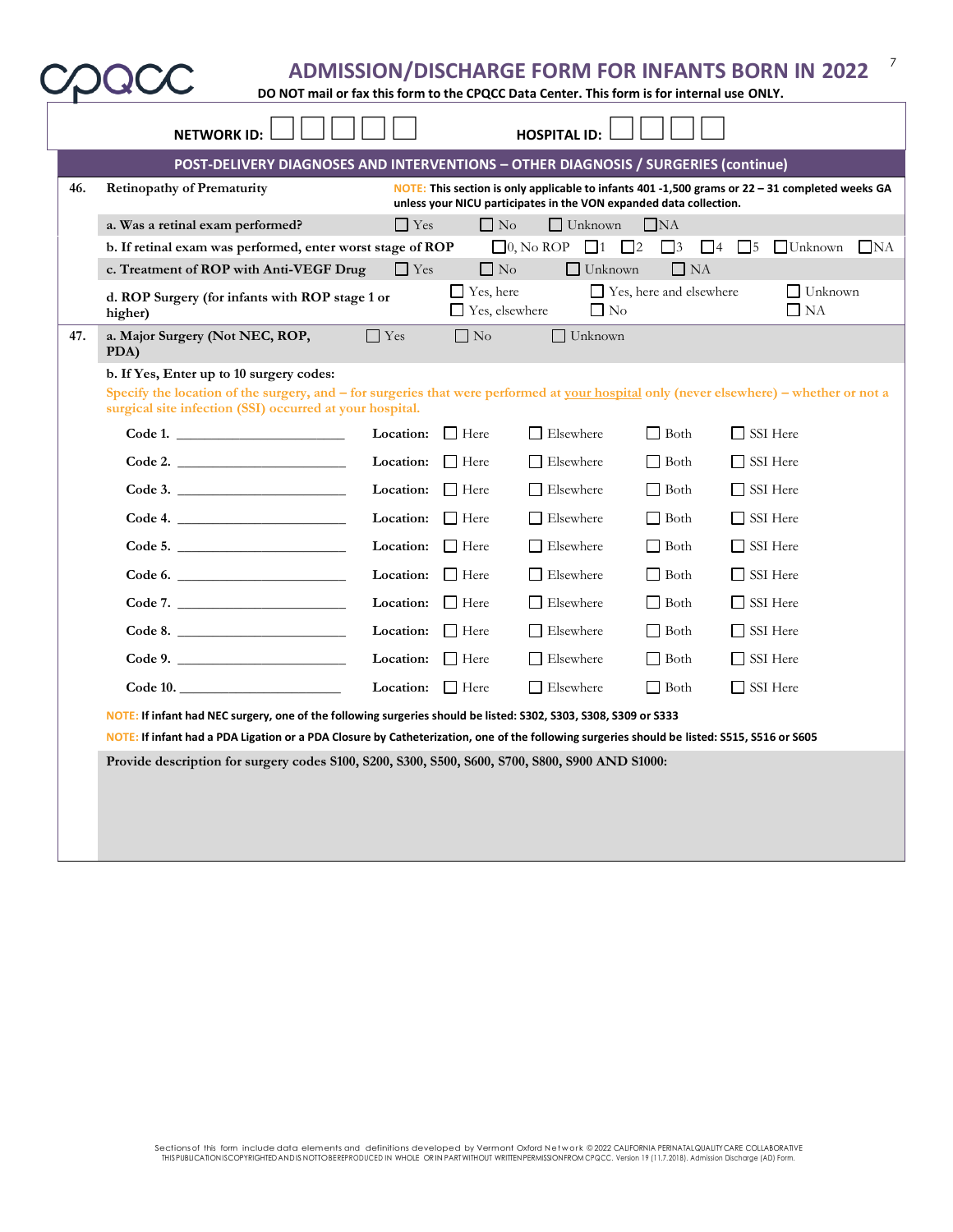**DO NOT mail or fax this form to the CPQCC Data Center. This form is for internal use ONLY.**

|                                                                                                                                                                                               | <b>NETWORK ID:</b>                                                                                                                  |                 |                         | <b>HOSPITAL ID:</b> |                      |                                                                   |           |  |  |
|-----------------------------------------------------------------------------------------------------------------------------------------------------------------------------------------------|-------------------------------------------------------------------------------------------------------------------------------------|-----------------|-------------------------|---------------------|----------------------|-------------------------------------------------------------------|-----------|--|--|
|                                                                                                                                                                                               | POST-DELIVERY DIAGNOSES AND INTERVENTIONS - OTHER DIAGNOSIS / SURGERIES                                                             |                 |                         |                     |                      |                                                                   |           |  |  |
| 48.                                                                                                                                                                                           | <b>Intracranial Hemorrhage</b>                                                                                                      |                 |                         |                     |                      |                                                                   |           |  |  |
|                                                                                                                                                                                               | a. Neural Imaging done on or before Day 28                                                                                          |                 | $\Box$ Yes              | $\Box$ No           | $\Box$ Unknown       |                                                                   |           |  |  |
|                                                                                                                                                                                               | b. If neural imaging was done on or before Day 28,<br>enter worst grade of peri-intraventricular<br>hemorrhage:                     |                 | $\Box$ 0, No Hemorrhage | $\Box$ 1            | $\Box$ 2<br>$\Box$ 3 | $\begin{array}{ c c c c c } \hline \end{array}$<br>$\Box$ Unknown | $\Box$ NA |  |  |
|                                                                                                                                                                                               | c. If peri-intraventricular hemorrhage was present,<br>where was it first diagnosed?                                                |                 | Here Here               | $\Box$ Elsewhere    | $\Box$ Unknown       | $\Box$ NA                                                         |           |  |  |
|                                                                                                                                                                                               | d. If peri-intraventricular hemorrhage was present,<br>was shunt placed for bleed?                                                  |                 | $\Box$ Yes              | $\Box$ No           | $\Box$ Unknown       |                                                                   |           |  |  |
|                                                                                                                                                                                               | e. If neural imaging was done on or before Day 28,<br>was any other intracranial hemorrhage found?<br>Describe Other:               |                 | $\Box$ Yes              | $\Box$ No           | $\Box$ Unknown       |                                                                   |           |  |  |
| 49.                                                                                                                                                                                           | Cystic Periventricular Leukomalacia (CPVL) & Cerebellar Hemorrhage                                                                  |                 |                         |                     |                      |                                                                   |           |  |  |
|                                                                                                                                                                                               | a. Was a neural image done?                                                                                                         |                 | $\Box$ Yes              | $\Box$ No           | $\Box$ Unknown       |                                                                   |           |  |  |
|                                                                                                                                                                                               | b. If neural image done, evidence of Cystic PVL?                                                                                    |                 | <b>Yes</b>              | $\Box$ No           | $\Box$ Unknown       |                                                                   |           |  |  |
|                                                                                                                                                                                               | c. Cerebellar Hemorrhage                                                                                                            |                 | $\Box$ Yes              | $\Box$ No           | Unknown              |                                                                   |           |  |  |
| 50.                                                                                                                                                                                           | Seizures, EEG or Clinical                                                                                                           |                 | $\Box$ Yes              | $\Box$ No           | ∣ Unknown            |                                                                   |           |  |  |
| 51.                                                                                                                                                                                           | $\Box$ Mild<br>Moderate Severe None Unknown NA<br>Hypoxic-Ischemic Encephalopathy<br>CONGENITAL MALIFORMATIONS / HYPERBILIRUBINEMIA |                 |                         |                     |                      |                                                                   |           |  |  |
| 52.                                                                                                                                                                                           | $\Box$ Yes                                                                                                                          | $\Box$ No       |                         | $\Box$ Unknown      |                      |                                                                   |           |  |  |
|                                                                                                                                                                                               | a. Congenital Anomalies<br>b. If Yes, enter up to 5 congenital anomaly codes:                                                       |                 |                         |                     |                      |                                                                   |           |  |  |
|                                                                                                                                                                                               |                                                                                                                                     |                 |                         |                     |                      |                                                                   |           |  |  |
| $\text{Code 1.}$ $\text{Code 2.}$ $\text{Code 3.}$ $\text{Code 4.}$ $\text{Code 5.}$<br>Enter a congenital anomaly description for codes 100, 150, 200, 300, 400, 504, 601, 605, 800 and 900: |                                                                                                                                     |                 |                         |                     |                      |                                                                   |           |  |  |
| 53.<br>$\Box$ < 25 mg/dl<br>$\Box \geq 30 \text{ mg/dl}$<br>NOTE: The following items 53-55 pertain to ANY infant that was previously<br>discharged home and re-admitted before day 28.       |                                                                                                                                     |                 |                         |                     |                      |                                                                   |           |  |  |
|                                                                                                                                                                                               | $\Box$ 25 - < 30 mg/dl<br>$\Box$ NA<br>Unknown/Not Done<br>Maximum Level of Bilirubin (mg/dl) found On THIS Re<br>a.<br>Admission   |                 |                         |                     |                      |                                                                   |           |  |  |
|                                                                                                                                                                                               | $\Box$ No<br><b>Exchange Transfusion on THIS Re-</b><br>$\Box$ Yes<br>$\Box$ Unknown<br>b.<br>Admission                             |                 |                         |                     |                      |                                                                   |           |  |  |
|                                                                                                                                                                                               | Hospital that Discharged Infant Home Prior to THIS Admission:<br>c.                                                                 |                 |                         |                     |                      |                                                                   |           |  |  |
| 54.                                                                                                                                                                                           | Primary Caregiver's Preferred Language: Please select the primary caregiver's preferred language.                                   |                 |                         |                     |                      |                                                                   |           |  |  |
|                                                                                                                                                                                               | $\Box$ Arabic                                                                                                                       |                 | Hmong/Miao              |                     | $\Box$ Spanish       |                                                                   |           |  |  |
|                                                                                                                                                                                               | $\Box$ Armenian                                                                                                                     | $\Box$ Japanese |                         |                     | $\Box$ Tagalog       |                                                                   |           |  |  |
|                                                                                                                                                                                               | Cambodian/Khmer                                                                                                                     | $\Box$ Korean   |                         |                     | $\Box$ Thai          |                                                                   |           |  |  |
|                                                                                                                                                                                               | Cantonese                                                                                                                           | $\Box$ Mandarin |                         |                     | $\Box$ Vietnamese    |                                                                   |           |  |  |
|                                                                                                                                                                                               | $\Box$ English                                                                                                                      | Mixteco         |                         |                     | Sign Language        |                                                                   |           |  |  |
|                                                                                                                                                                                               | Farsi/Persian                                                                                                                       | $\Box$ Punjabi  |                         |                     |                      |                                                                   |           |  |  |
|                                                                                                                                                                                               | $\Box$ Hindi                                                                                                                        | Russian         |                         |                     | $\Box$ Unknown       |                                                                   |           |  |  |
|                                                                                                                                                                                               | Did the primary caregiver require interpreter services (either in-person or remote)                                                 |                 |                         |                     |                      |                                                                   |           |  |  |
| 55.                                                                                                                                                                                           |                                                                                                                                     |                 |                         |                     |                      |                                                                   |           |  |  |